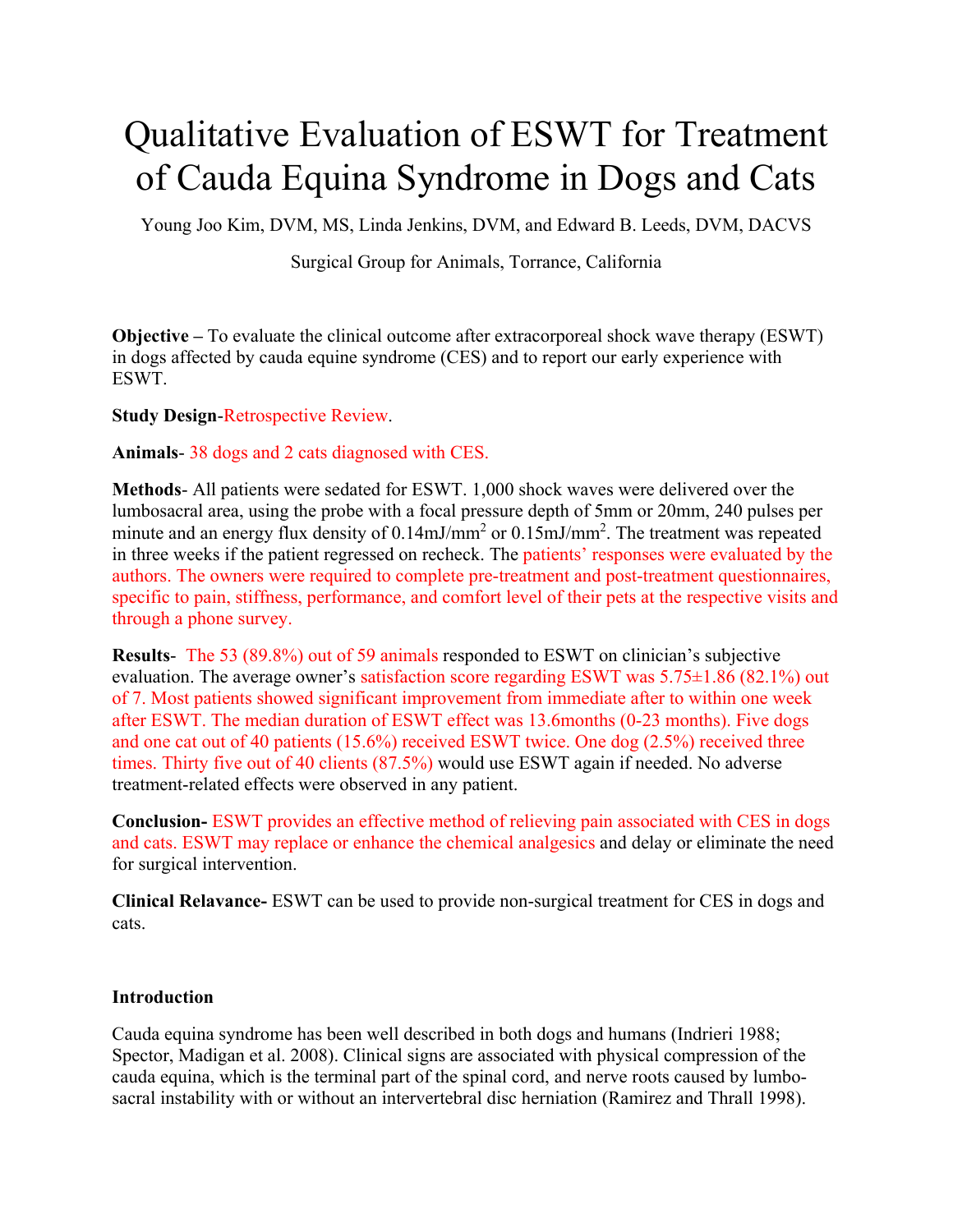Diagnosis of cauda equina syndrome is made by integrating the patient's history, clinical signs, radiographs, and when possible, advanced diagnostic imaging findings. Cauda equina syndrome is more common in large breed dogs, occurring more commonly in male dogs with the German Shepherd Dog being the most commonly affected. Cauda equina syndrome has been seen in almost all breeds including Great Danes, Labrador Retrievers, Airedales, Terriers, and Boxers (Sjostrom 2003; Spector, Madigan et al. 2008). It is also found in small dogs and cats.

Common clinical signs include lumbosacral pain, hyperesthesia with or without hyperpathia over the lower lumbar spinal region, reluctance to sit or jump, pelvic limb lameness, inappetance, personality changes, flaccid tail and sensory and/or motor neural dysfunction causing bilateral or unilateral paraparesis with prominent muscle atrophy (Sjostrom 2003). In severely affected patients, urinary or fecal incontinence can be observed (Todd 2005; Cariou, Stork et al. 2008; Spector, Madigan et al. 2008).

Lumbosacral (LS) disease can have debilitating effects on our canine and occasionally our feline patients. When conservative management fails, dorsal decompression has been described to surgically manage the dorsal lumbosacral stenosis. Surgical procedures include dorsal laminectomy, intervertebral disc fenestration, foraminal decompression and spinal stabilization (De Risio, JAVMA 2001). Epidural infiltration with methylprednisone acetate has been reported with reasonable success (Janssens, VCOT 2009)

However, the current treatment options are often less than satisfactory in alleviating pain and improving quality of life for these patients. ESWT has shown promise in treating the symptoms of LS disease. Extracorporeal shock wave technology (ESWT) is a technology that has been used for years in human and equine medicine and is more recently making a transition into small animal veterinary medicine.

Shock waves are single pulsed acoustic or sonic waves that dissipate mechanical energy at the interface of substances with different acoustic impedance. While it is somewhat new to small animal veterinary medicine it has a long history of use in equine and human medicine. Extracorporeal shock wave therapy (ESWT) has been used for the disintegration of urinary calculi since 1970's (Fuchs & Patel, 1996). Subsequent investigations have evaluated ESWT for the treatment of various musculoskeletal disorders in both humans and animal species (Buchbinder, 2006; Haupt, 1997; McClure, 2004; Schaden, 2001; Wang, 2005).

High energy ESWT is FDA-approved for the treatment of plantar fasciitis and lateral epicondylitis for human use and ESWT is often the primary treatment of choice for musculotendinous injuries in sporting horses. A shock wave is approximately 1000 times the pressure magnitude of an ultrasound wave and deposits energy at a controlled focal volume within the body. The mechanical energy transferred to tissue following an ESWT treatment causes various biological responses at the cellular level including the regulation of cytokines and growth factors leading to decreased inflammation, neovascularization and cellular proliferation.(Wang, 2002, 2003 & 2005). ESWT has also been demonstrated to speed healing and increase quality of healing in soft tissue and bone, protect chrondrocytes, disintegrate calcifications, and recruiting stem cells to the treatment site.(Moretti, BMC 2008); (Gerdesmeyer, JAMA 2003); Schaden, Clin Ortho 2001; Wang, J bone Joint Surg Am 2005; Aicher, Cell Circulation 2006). Current canine clinical studies are underway for the treatment of elbow OA and shoulder injuries (Danova, 2003).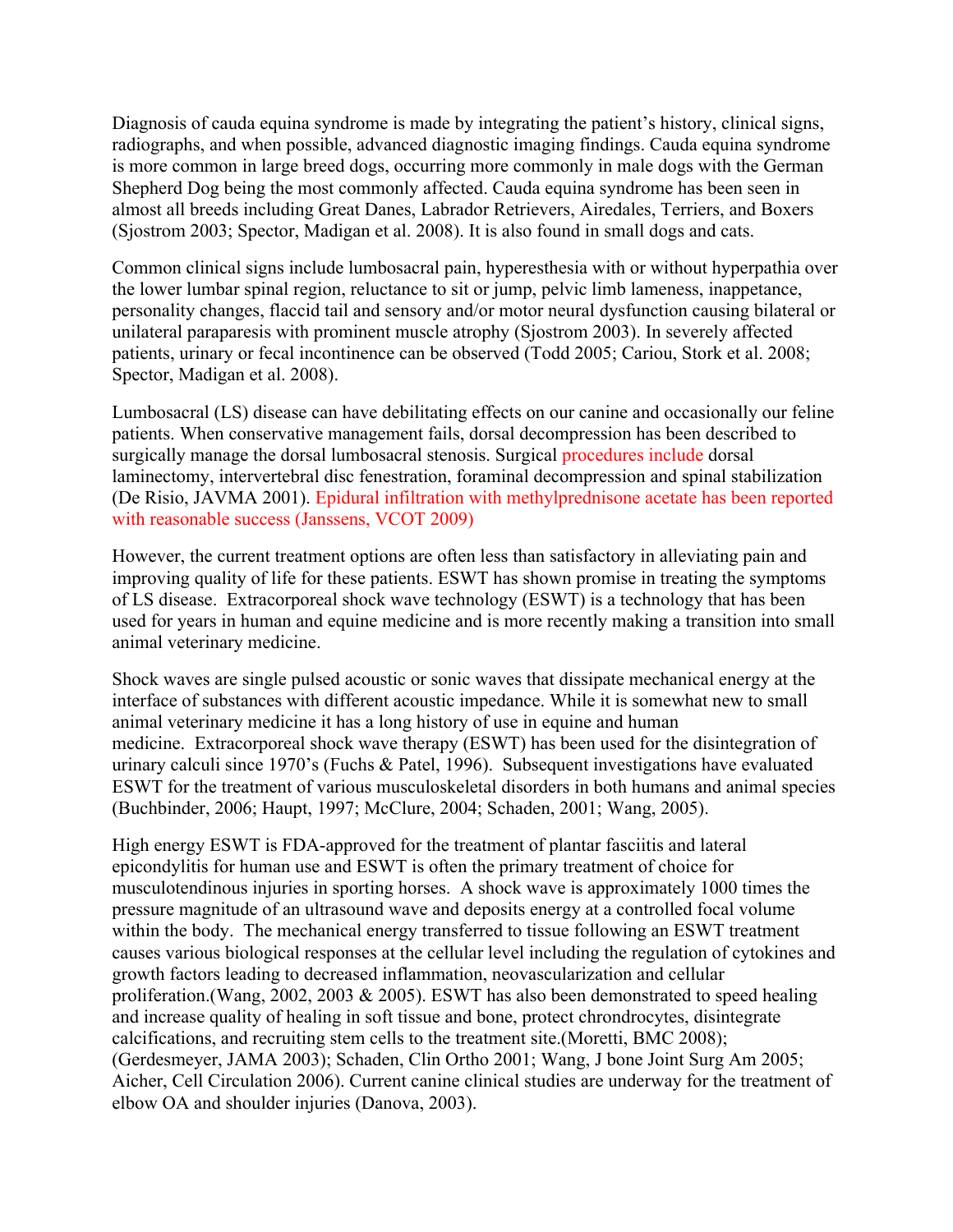How ESWT symptomatically improves musculoskeletal conditions is not yet clearly understood. Antinociceptive effect has been proposed by blocking activation of nociceptors in the skin and deep structures that cause pain on activation. Hyperstimulation analgesia, where overstimulation of nerve fibers results an immediate analgesic effect, has been also suggested (Rompe JD, et al. J bone Joint Surg Br. 1996; Melzack R. 1975). It was shown that ESWT quickly increase neuronal nitri oxide synthase (nNOS) activity and basal nitric oxide (NO) in the rat glioma cell, which suggested a molecular mechanism of the anti-inflammatory action of ESWT (Ciampa, et al. 2005). Clinically, an immediate vasodilatation was observed and an enhancement of angiogenesis around the ESWT treated area was found (Mariotto, et al. 2005)

The purpose of this study was to evaluate ESWT as a non-invasive therapy for cauda equina syndrome in small animals. It was hypothesized that ESWT can improve the negative behavioral and performance symptoms that often result from the associated pain of LS disease. Therefore this client survey trial was conducted with the primary objective of obtaining feedback and evaluating the potential quality of life improvement following LS disease management with ESWT. The secondary purpose was to evaluate the clients' overall satisfaction with ESWT treatments to better evaluate the potential for incorporating ESWT as the first line treatment for LS disease in a specialized surgical practice.

## **Materials and method**

The medical records of patients with documented cauda equina syndrome treated with ESWT between March 2008 and February 2010 at Surgical Group for Animals were reviewed. Only cases that had clinical signs and radiographic evidences of caudal equina syndrome were included.

The duration of clinical symptoms before ESWT was not accurately known for most cases and so was not used as part of the analysis. All neurological examinations were carried out by the same board certified surgeon, [EL]. The diagnoses of cauda equina syndrome were made by demonstrating pain or discomfort of the lower spine, and radiographic changes, such as lumbosacral spondylosis and/or dynamic angle changes between the 7<sup>th</sup> lumber vertebra and sacrum. Pain was evaluated by historical attributes like yelping, scratching behavior and /or obvious discomfort or avoidance of being touched over the lower spine together with clinical findings like spinal hyperesthesia or reluctance to jump or stand upright on the rear legs.

## Extracorporeal shock wave treatment

Dogs and cats were sedated with a combination of ketamine at 25mg/kg, diazepam at 0.25mg/kg, and atropine at 0.04mg/kg administered intravenously, or a combination of medetomidine at 0.01mg/kg, butorphanol at 0.2mg/kg and atropine at 0.04mg/kg. The patients were then treated with the VersaTron 4 Paws (Pulse Veterinary Technologies, LLC, Alpharetta GA) ESWT device. The lumbosacral area was clipped and cleaned with 70% isopropyl alcohol. Conducting gel was applied and 1,000 shock waves were delivered over the lumbosacral area, using the probe with a focal pressure depth of 5mm or 20mm, 240 pulses per minute and an energy flux density of 0.14mJ/mm<sup>2</sup> or 0.15mJ/mm<sup>2</sup>. All patients were sedated for approximately 5 minutes for ESWT and discharged approximately one hour after the treatment. Owners were educated on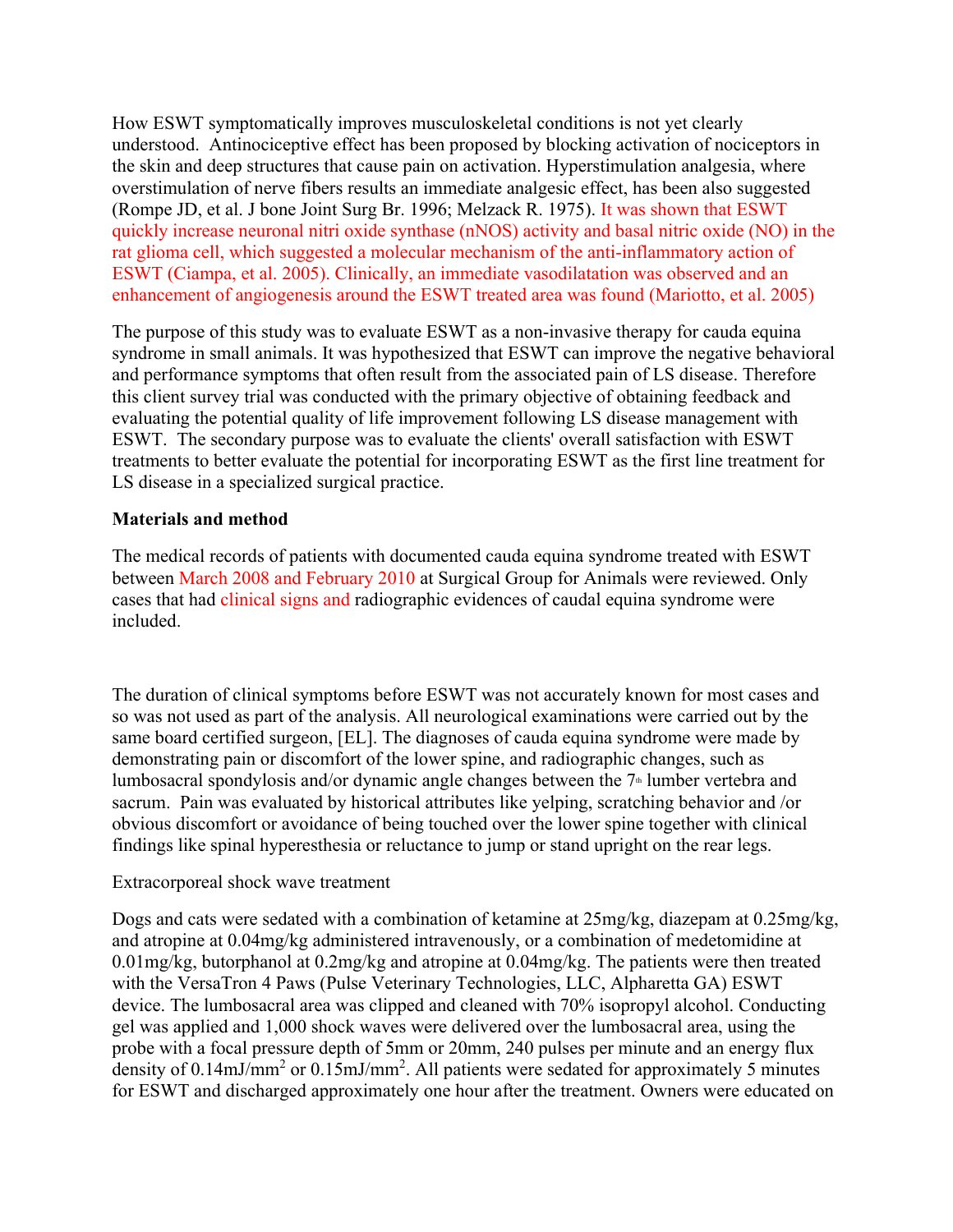the risks and benefits associated with ESWT including the potential for increased pain for up to 3 days following the treatment. The treatment was repeated in three weeks if the patient regressed on recheck. After treatment, the dogs were kept on a controlled leash exercise for a week, and then allowed back to normal activity. Cats were kept cage or crate confined for a week before being allowed back into their normal enviornment.

## Clinician's evaluation

All treated patients were reevaluated at one and three weeks after ESWT for signs of lameness, pain on palpation of the lumbosacral spine, extension of one or both hind limbs and general attitude. Interpretation of these clinical signs was subjectively evaluated by two clinicians (EBL or YK) and the outcome was recorded as responsive or non-responsive.

## Client Questionnaire

Upon agreeing to the treatment, the clients were required to complete pre-treatment and posttreatment questionnaires specific to pain, stiffness, physical task performance, and comfort level at the respective visits and through a phone survey between March 2008 and February 2010. For each question, the owners documented their observed signs of the pain on the pet's ability to perform a specific task. The patients were graded on a 1-7 scale. A score of '1' means that the symptoms are most severe and patients are unable to perform specific task while a score of '7' means that no symptoms exist and patients are completely normal and healthy.

In addition, owners were asked about general impressions of the shock wave treatment, such as how long until the client saw an effect, how long the effect lasted, their opinion of ESWT compared to other treatments, overall satisfaction with ESWT and their willingness to use the treatment again under similar circumstances.

## Data analysis

The pre-treatment data was compared to the data from the final visit or phone survey. If either the before or after question was not answered by the owner, the patient was not included in the calculation for that specific answer but was included in calculations for all other answers for which a before and after observation was completed. In order to compare differences between before and after treatment, an ANOVA Single Factor analysis was used. Data were considered significant at  $p < 0.05$ .

# **Results**

# Clinician's subjective evaluation

One thirty five small animals were treated with ESWT from March 2008 to October 2010. These included patients treated at multiple treatment sites or had surgery in conjunction with ESWT. All patients treated at multiple sites or in conjunction with a surgical procedure [i.e. TPLO] were eliminated from the study. Thirty eight dogs and two cats were included in this study. The Labrador Retrievers were predominantly presented breed (7?), followed by German Shepherd Dogs (2?) and their mix (4?), Golden Retrievers (3?), Pit Bull Terriers (2?). The mean age was  $3.6 \pm 3.59$  years (range 1.4-13 years) and the mean weight was  $33.2 \pm 16.6$  kg (5.1-78.1kg). The feline group included a 12 year old spayed female and a 1 year old neutered male,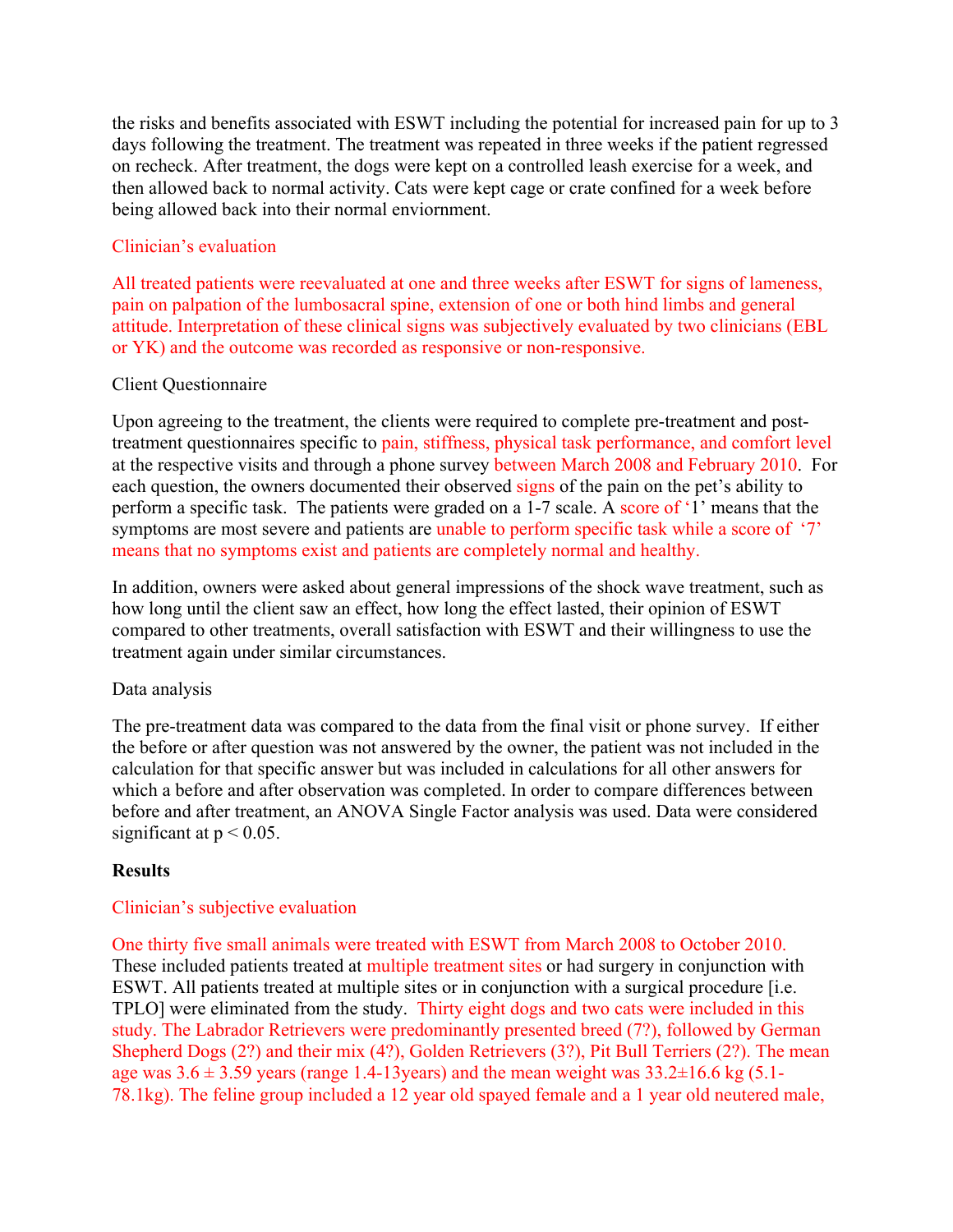who weighed 6.5kg and 4.4kg, respectively. Both cats were Russian Blue. Thirty four dogs and 2 cats out of 40 (90%) patients that were treated with ESWT improved on clinician's subjective evaluation at recheck visits. Five dogs did not show noticeable improvement. One dog became worse than before ESWT (Fig. 1). No adverse treatment-related effects were observed in any patient.



Figure 1. Patient's response to ESWT based on clinician's subjective evaluation. 89.% (53 out of 59 patients improved on recheck examination after they were treated with ESWT. Only one dog became worse ESWT.

## Client Questionnaire

One hundred small animals were treated with ESWT from Mar. 2008 to Feb. 2010. Thirty eight dogs and two cats were included in the survey. The canine group consisted of twenty two neutered males, three intact males, and ten spayed females. The Labrador Retrievers were predominantly presented breed (7), followed by German Shepherd Dog (2) and mix (4), Golden Retrievers (3), Pit Bull Terrier (2). The mean age was  $3.6 \pm 3.59$  years (range 1.4-13 years) and the mean weight was 33.2±16.6 kg (5.1-78.1kg). The feline group included a 12 year old spayed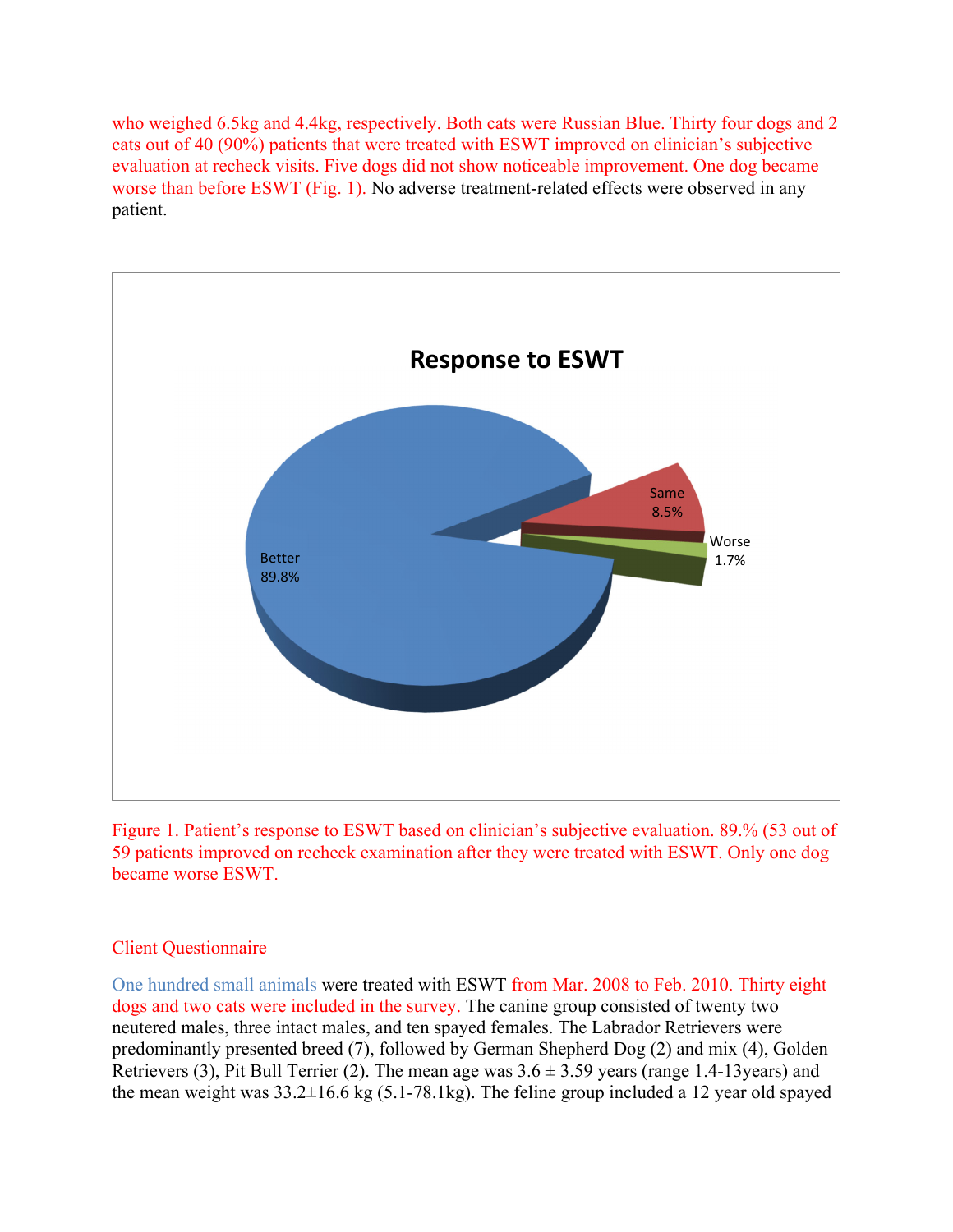female and a 1 year old neutered male, who weighed 6.5kg and 4.4kg, respectively. Both cats were Russian Blue.

Most patients showed improvement from immediate after to within one week after ESWT. The median duration of ESWT effect was 13.6months (0-23 months). Five dogs and one cat out of 40 patients (15.6%) received ESWT twice. One dog (2.5%) received three times.

Prior to treatment, the most problematic symptoms reported by owners were that their animals showed a high degree of aversion to getting up and down from sitting or lying positions, not wanting to play, reluctance to climb stairs, exhibiting morning stiffness, reluctance to jump up and down and in general seeming unhappy and uncomfortable. Fig 1. provides average ratings for the degree of symptoms reported by owners of the 40 patients ( $1 =$  abnormal – unable to perform the deligated tasks and  $7 =$  completely normal).



Figure 2. Subjective evaluation (rating score ± SD) by the owners before and after ESWT. atings of patient's behavior and performance by owner before and after administration of ESWT.  $1 =$ most severe/ unable and  $7 =$  completely normal. There were significant improvements between before and after ESWT ( $p < 0.01$ ).

In all questions, patients showed clinically significant improvement  $(p<0.01)$ . Patients appeared to be less painful and more comfortable. All patients were able to perform daily physical activity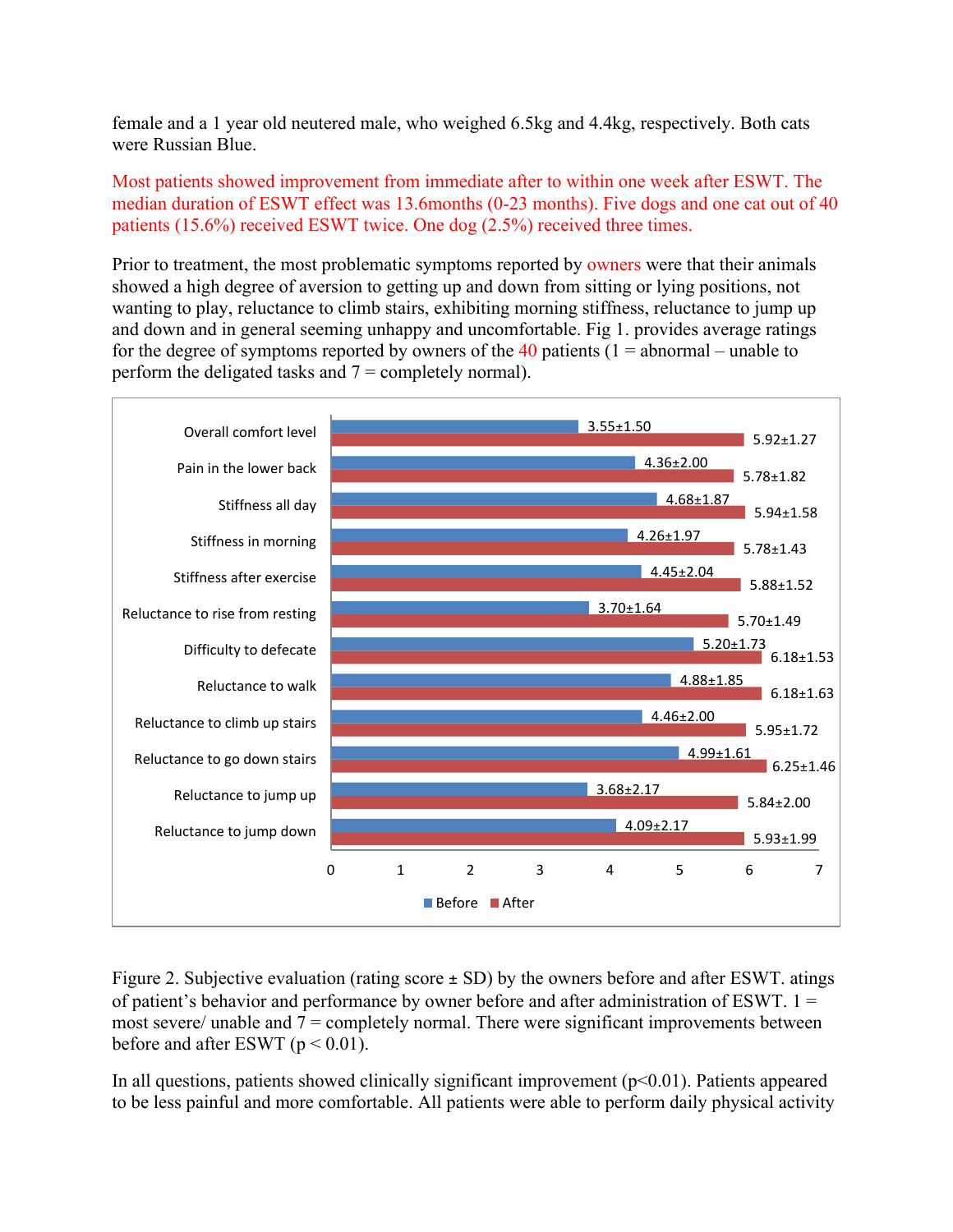better. Owners reported the greatest improvement in getting up and down, in which post treatment score was 2 points higher. At the time of the follow-up survey, 28 out of 40 patients (70%) were still seeing sustained improvement. Following treatment, owners reported that their animals were significantly more comfortable ( $p<0.001$ ). Thirty out of 35 (86%) of owners who responded to the question regarding duration of ESWT reported results lasting greater than 3 months. Twenty eight of 35 (80%) were reported lasting greater than 6 months (Fig. 3).



Figure 3. Duration of ESWT effect. In 86% of patients, owners reported ESWT effects lasting longer than 3 months. 80% of patients lasted longer than 6 months per owners.

Of the 36 clients who responded as to how they would grade the success of the shock wave treatment in comparison to other treatment modalities, 29 (81%) reported ESWT to be better than other treatments,  $3 (8\%)$  reported the results to be the same. 4 (11%) reported ESWT to be less successful than other forms of treatment including NSAIDs and acupuncture (Fig. 4)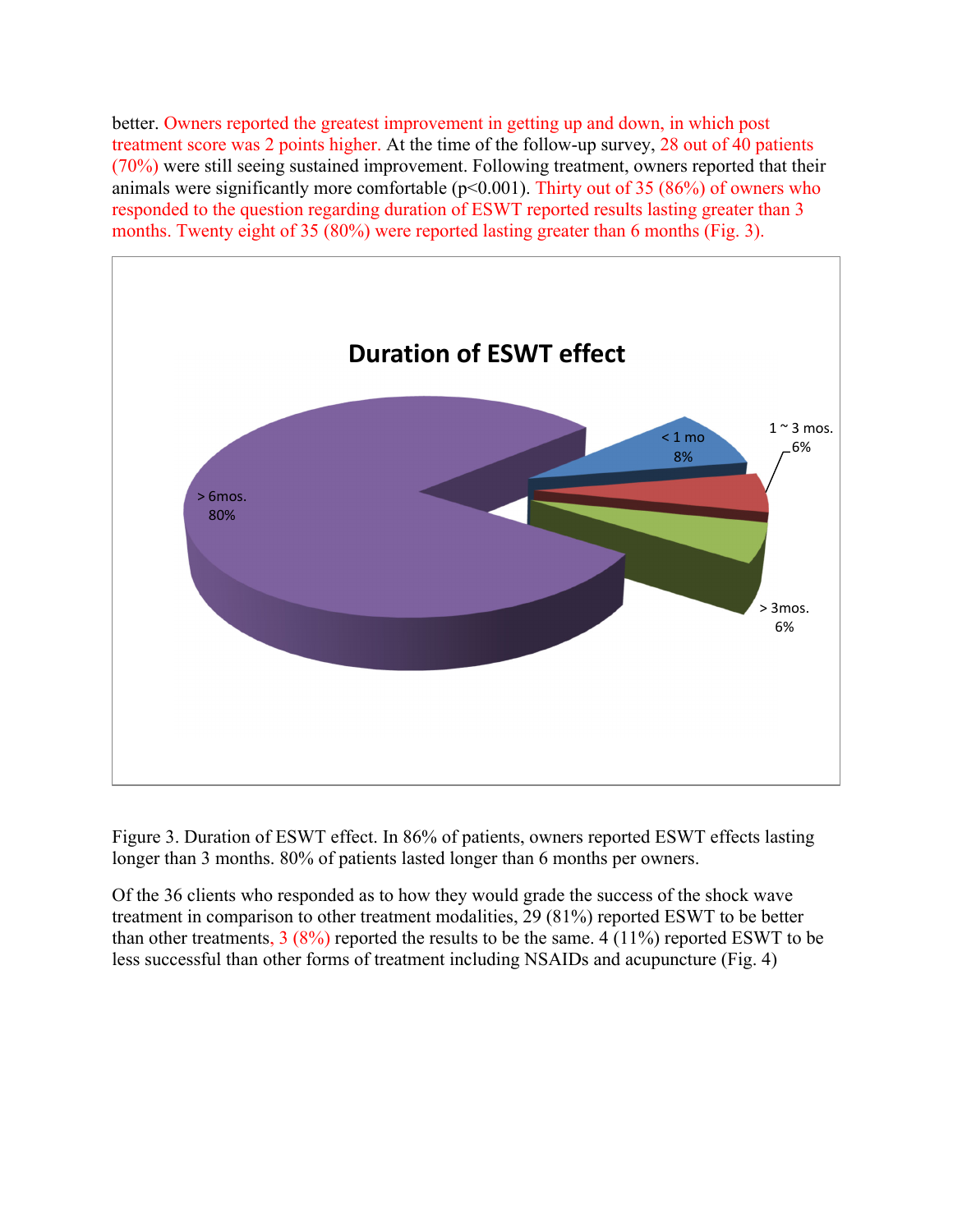

Fig. 4. Owner's perception of success of ESWT in comparison to other treatment modalities. 80.6% of owners reported ESWT to be better. 3% reported the results to be same, and 11% reported ESWT to be less successful than other treatments.

Of the 40 respondents, the average satisfaction score regarding ESWT was 5.75±1.86 (82.1%). Thirty five out of 40 clients (87.5%) would use ESWT again if needed.

## **Discussion**

CES is a common problem without a simple standard medical treatment. For patients who are experiencing enough pain to affect their quality of life but who are not experiencing neurological symptoms, the risk and cost of surgery may outweigh the benefits. A non-invasive approach to alleviating the pain and decreased fuction associated with CES was needed for this patient population.

The epidural infiltration of anti-inflammatory drugs has been used in human as a first treatment choice rather than a surgery with varying success rates between 50 and 90% (Postacchini, 1996). The use of epidural infiltration in dogs with lumbosacral degenerative stenosis is a safe and well accepted treatment that seems to achieve clinical results comparable to those of decompressive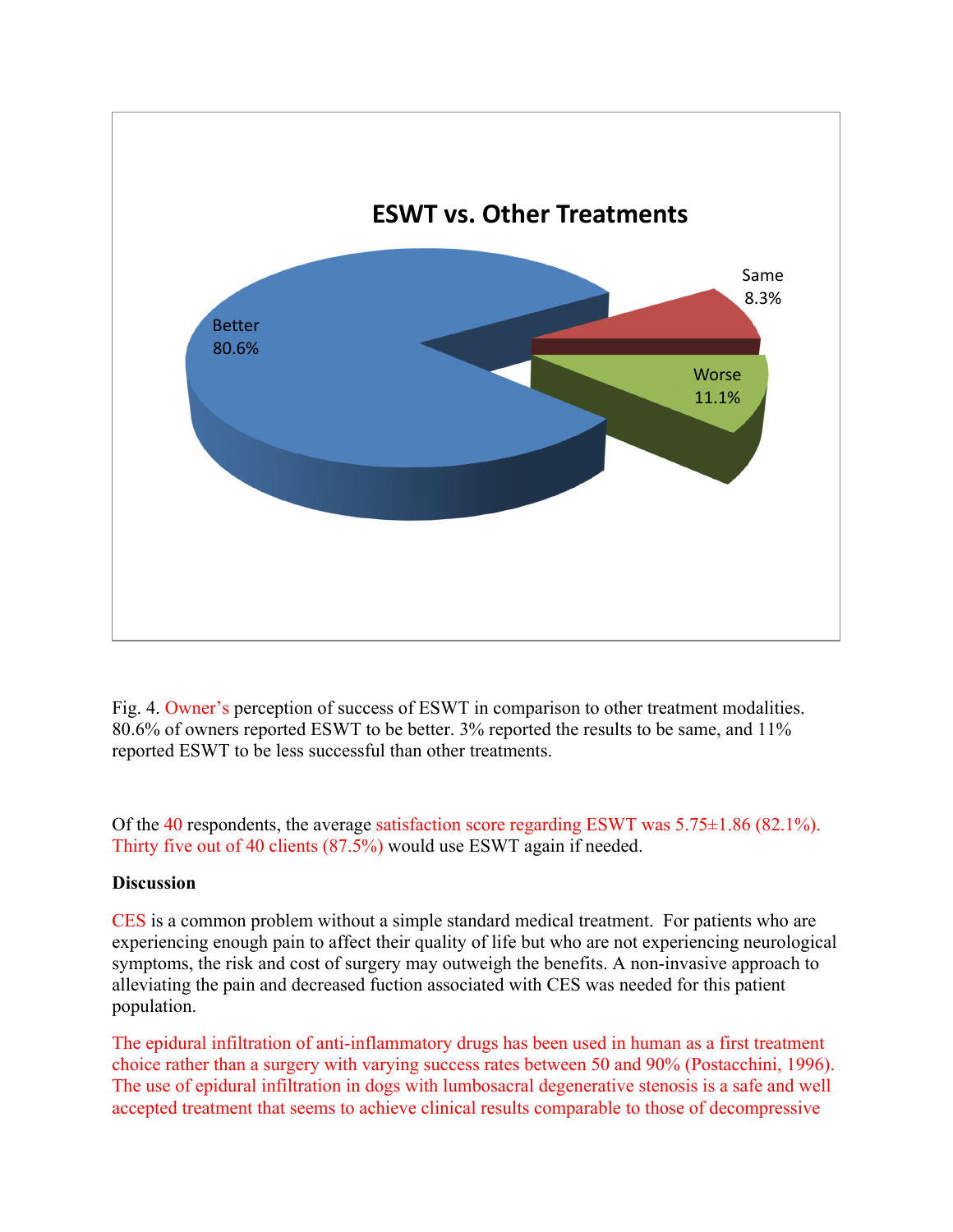surgery (Janssens, 2009). However, the procedure requires skilled surgical techniques and also a fluoroscopy, which is not readily available to general practice.

Previous studies have demonstrated that ESWT causes a biological response in the body and stimulates repair at the cellular level in addition to decreasing inflammation, suggesting that the technology would be beneficial in treating CES. Studies have shown that degenerative disc disease involves high levels of TNF-alpha and IL-10.(Holms, Vet Pathol. 2009) ESWT has been demonstrated to reduce levels of TNF alpha and IL-10 (Moretti, 2008).

The safety profile of the technology also makes it appealing. When used correctly with the proper diagnosis, side effects are minimal to none (Gerdesmeyer, 2003; Schaden, 2001). The technology has been approved by the FDA for human use and is safely used in equine medicine to treat various back conditions including spondylosis, osteoarthritis, and dorsal spinous process impingement. A study on rabbits demonstrated morphologically and microscopically insignificant neuronal loss in comparison to the control group when 2000 impulses were delivered at low dose  $(0.18 \text{mJ/mm}^2)$  shockwave energy level, which is higher than the treatment protocol (0.14mJ/mm<sup>2</sup> or  $0/15$ mJ/mm<sup>2</sup>) of this study and were applied directly to the spinal cord at a laminectomy (Lee, 2007).

In this study, 51 dogs and 2 cats out of 59 (89.8%) patients that were treated with ESWT improved on clinician's subjective evaluation. No side effect related to ESWT was reported in any patient during the treatment of 59 cases. Duration of ESWT was long lasting in most cases. The effect of ESWT lasted longer than 60 months in 80% of treated animals. Compared to traditional medical management, 81% of owners in this study reported ESWT to be better without side effects.

Only one dog did not improve and gradually got worse after ESWT was performed. From the initial trials, it was noticed that patients who had already developed neurologic deficits did not respond to ESWT, and no patients who showed neurologic deficits were included in this study. The dog that gradually became worse may have already developed some neurologic deficits even though it was not obvious.

Investigational use of ESWT for treatment of CES proved to be beneficial. ESWT proved to be effective in relieving pain and performance challenges associated with lumbosacral diseases and restrictions on mobility. Significant differences in before and after ESWT were observed on clinician's evaluation and owner's perception, which reported significant improvements. The cost of this treatment was significantly lower than associated costs of surgery and recovery. With 87.5% of the clients reporting that they would use the treatment again, it can be stated that they were satisfied with the results. Client satisfaction with not only the results but the perceived value of the treatment modality is extremely important to practice sustainability.

Advanced diagnostic imaging would have been very useful to make definitive diagnosis of cauda equina syndrome (Ramirez and Thrall, 1998). However, the availability and cost of these modalities limited their use for our clinical cases. Advanced imaging, such as MRI, followed by kinetic and kinematic gait analyses would have provided objective data, but it was not possible in this clinical setting.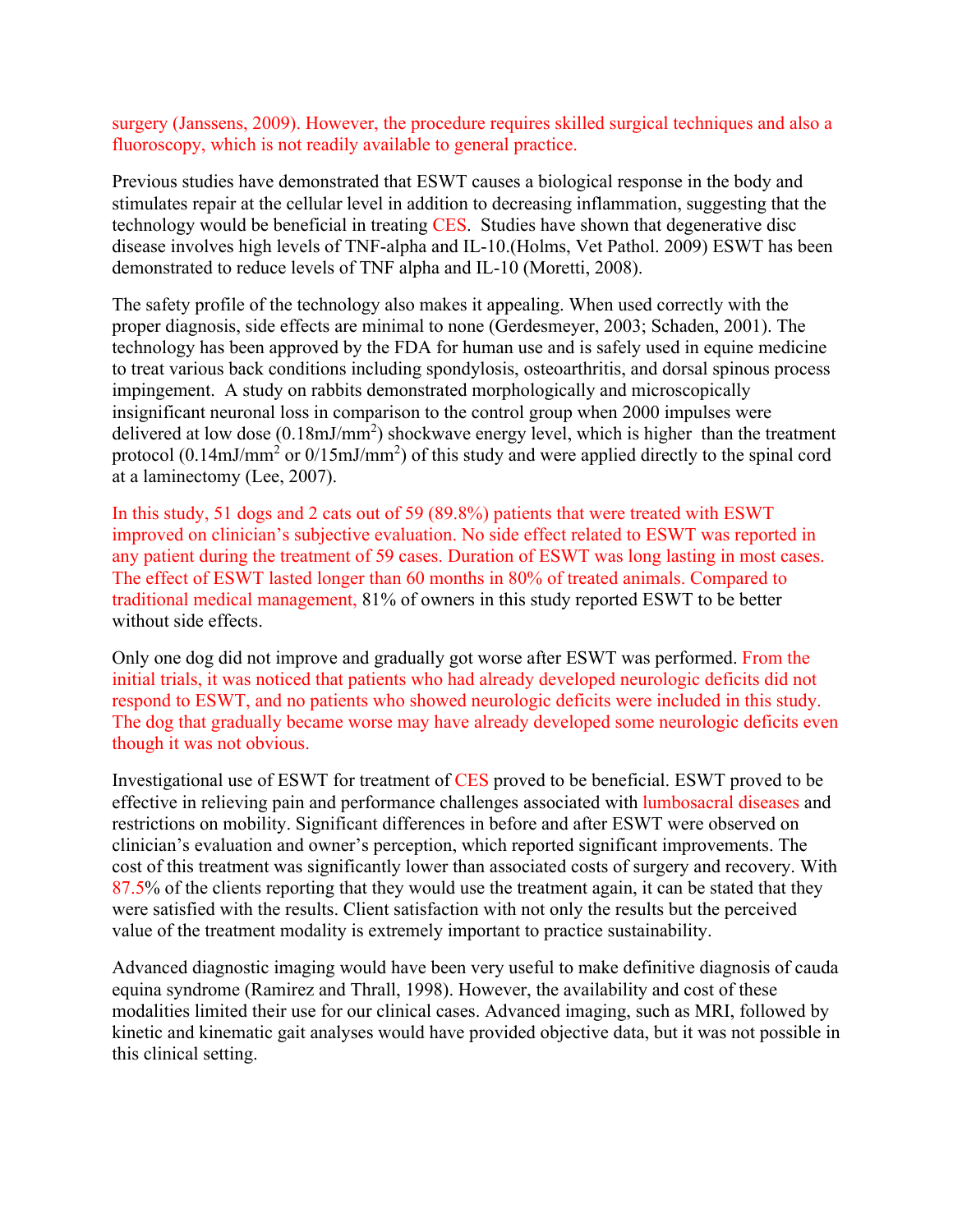Due to the retrospective nature of the study and the subtleness of the disease, owner assessment was deemed to be most appropriate and useful. Owner questionnaires have been combined with clinician's observation for evaluating the effectiveness of ESWT. While clinicain's observation and owner perceptions were highly subjective, they allowed preliminary conclusion to be drawn on the usefulness of ESWT. Obviously, further documentation was needed to objectively assess its positive effects on animals in pain and discomfort. In summary, this retrospective study provides positive outcome to support the use of ESWT for treating CES.

#### **Conclusion**

It is recommended that ESWT be considered as a first-line treatment option for moderate, nonneurological LS disease. Client reported improvement, in some cases significant improvement, in various behavioral and performance related symptoms of LS disease following treatment with focused ESWT. In addition, the clients questioned for the purpose of this study reported extremely high rates of satisfaction with the treatment outcomes.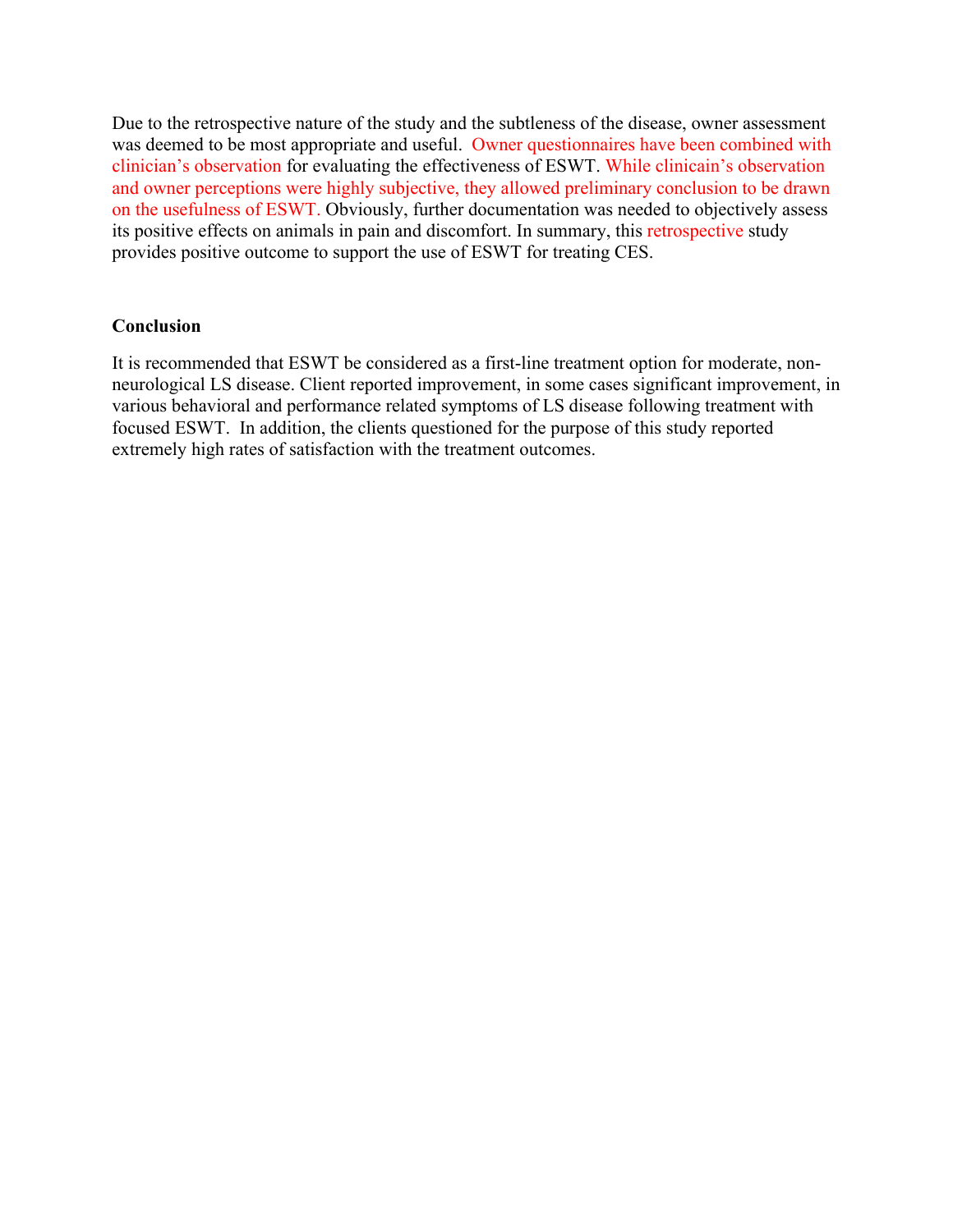#### References

Aicher A et al. Low-Energy Shock Wave for Enhancing Recruitment of Endothelial Progenitor Cells. *Circulation.* 2006;114:2823-2830.

Buchbinder, R., S. E. Green, et al. (2006). "Systematic review of the efficacy and safety of shock wave therapy for lateral elbow pain." J Rheumatol **33**(7): 1351-63.

Cariou, M. P., C. K. Stork, et al. (2008). "Cauda equina syndrome treated by lumbosacral stabilisation in a cat." Vet Comp Orthop Traumatol **21**(5): 462-6.

Caminoto EH, Alves Al, Amorim RL, Thomassian A, Hussni CA, Nicoletti JL. Ultrastructural and immunocytochemical evaluation of the effects of extracorporeal shock wave treatment in the hind limbs of horses with experimentally induced suspensory ligament desmitis.

Ciampa, AR, de Prati, AC, Amelio, E, Cavalieri, E. Persichini, T, Colasanti M, Musci, G, Marlinghaus, E. Suzuki, H, and Mariottto, S. Nitric oxide mediates anti-inflammatory action of extracorporeal shock waves. Federation of European Biochemical Societies Letters 579(2005): 6389-6845.

Dahlberg, J., G. Fitch, et al. (2005). "The evaluation of extracorporeal shock wave therapy in naturally occurring osteoarthritis of the stifle joint in dogs." Vet Comp Orthop Traumatol **18**(3): 147-52.

Danova NA, Muir P. Extracorporeal shock wave therapy for supraspinatus calcifying tendinopathy in two dogs. Vet Res. 2003; 152: 208-209

De Risio L, Sharp NJ, OldbyNJ et al. Predictors of outcome after dorsal decompressive laminectomy for degenerative lumb osacral stenosis in dogs: 69 cases (1987-1997). J Am Vet Med Assoc 2001; 219- :624-628

Gerdesmeyer, L. Extracorporeal Shock Wave Therapy for the Treatment of Chronic Calcifying Tendonitis of the Rotator Cuff. *JAMA*. 2003;290:2573-2580. Holm S, et al. Pro-inflammatory, Pleiotropic and Anti-inflammatory TNF-{alpha}, IL-6 and IL-10 in Experimental Porcine Intervertebral Disc Degeneration. Vet Pathol. 2009 Jul 15.

Haupt G. Use of extracorporeal shock waves in the treatment of pseudoarthrosis, tendinopathy, and other orthopedic diseases. JUrol 1997; 158:4-11

Indrieri, R. J. (1988). "Lumbosacral sternosis and injury of the cauda equina." Vet Clin North Am (Sm Anim Pract) **18**: 697-710.

Janssens, L, Beosier, Y, and Daems, R. Lumbosacral degenerative stenosis in the dog. VCOT 2009: 22: 486-491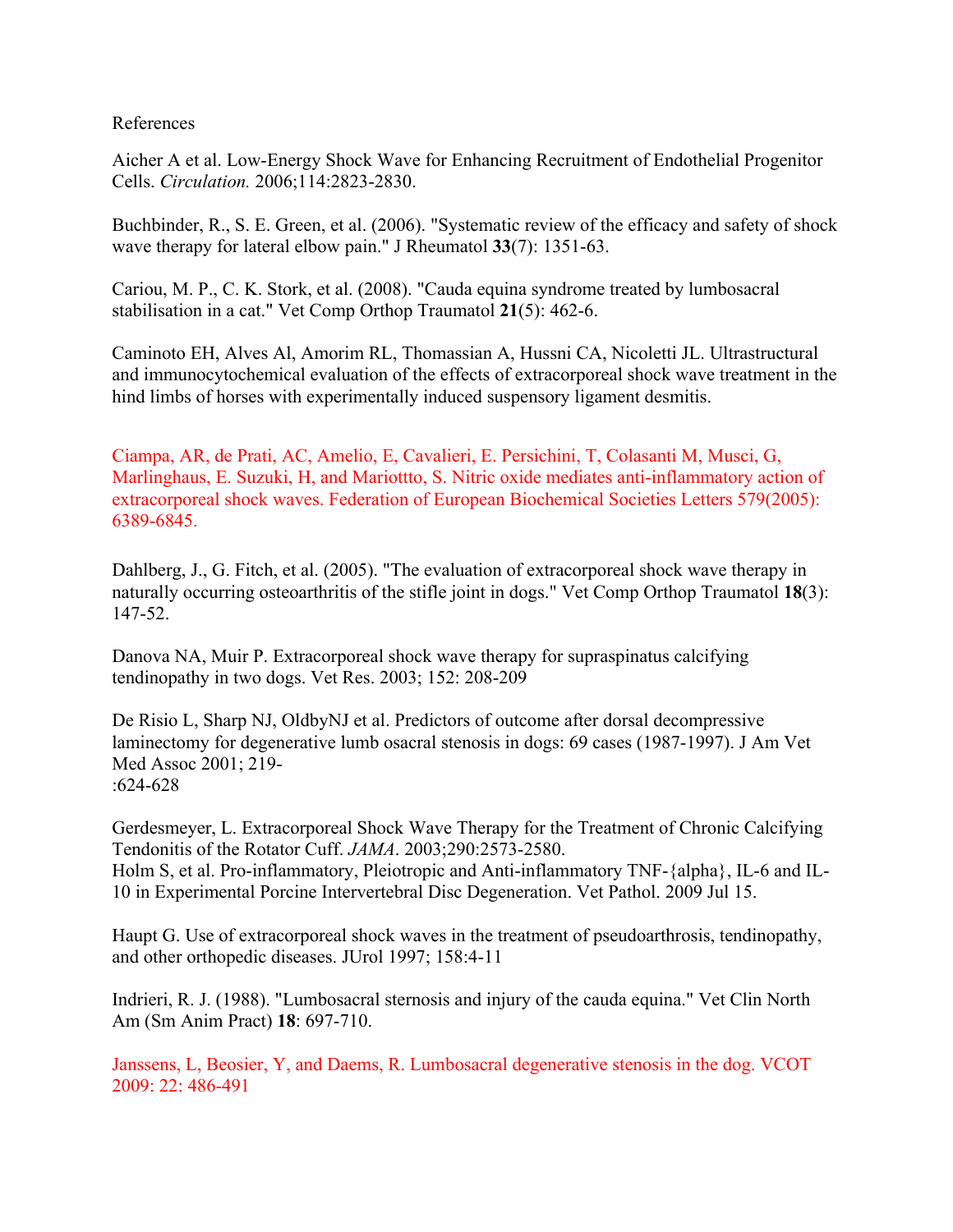Lee TC, Huang HY, Yang YL, Hung KS, Cheng CH, Chang NK, Chung YH, Hu MS, Wang CJ. Vulnerability of the spinal cord to injury from extracorporeal shock waves in rabbits. *J Clin Neurosci.* 2007;14:873-8

Mariotto, S., Cavalieri, E. Amelio, E. Ciampa, A.R., dePrati, A. Carcereri, and Marlinghaus, E., et al. (2005) Extracorporeal shock waves: from lithotripsy to anti-inflammatroy action by NO Production. Nitric Oxide 12, 89-96.

McClure SR, Van Sickle D, White MR. "Effects of extracorporeal shock wave therapy on bone." Vet Surg. 2004;**33**(1): 40-8.

Melzack, R. Prolonged relief of pain by brief, ntense transcutaneous somatic stimulation. Pain. 1975; 1: 357-73

Moretti B, et al. Extracorporeal shock waves down-regulate the expression of interleukin-10 and tumor necrosis factor-alpha in osteoarthritic chondrocytes. *BMC Musculoskelet Disord*. 2008;9:16.

Postacchini f. Spine update. Results of surgery comprared with conservative management for lumbar disc herniations. Spine. 1996; 1383-1387.

Ramirez, O., 3rd and D. E. Thrall (1998). "A review of imaging techniques for canine cauda equina syndrome." Vet Radiol Ultrasound **39**(4): 283-96.

Rompe, J. D., et al. Analgesic effect of extracorporeal shock-wave therapy on chronic tennis elbow. J bone Joint Surg Br. 1996; 78:233-7

Schaden, W., A. Fischer, et al. (2001). "Extracorporeal shock wave therapy of nonunion or delayed osseous union." Clin Orthop Relat Res. 2001;387:90-4.

Sjostrom, L. (2003). Lumbosacral Disorders. In: Slatter D. Textbook of small animal surgery. Textbook of Small Animal Surgery. Philadephia, Saunders. **1:** 1227-1237.

Spector, L. R., L. Madigan, et al. (2008). "Cauda equina syndrome." J Am Acad Orthop Surg **16**(8): 471-9.

Todd, N. V. (2005). "Cauda equina syndrome: the timing of surgery probably does influence outcome." Br J Neurosurg **19**(4): 301-6; discussion 307-8.

Wang CJ, Wang FS, et al. "Shock wave therapy induces neovascularization at the tendon-bone junction. A study in rabbits." J Orthop Res. 2003;21(6):984-9.

Wang CJ, Wang FS, et al. "Treatment for osteonecrosis of the femoral head: comparison of extracorporeal shock waves with core decompression and bone-grafting." J Bone Joint Surg Am. 2005; **87**(11): 2380-7.